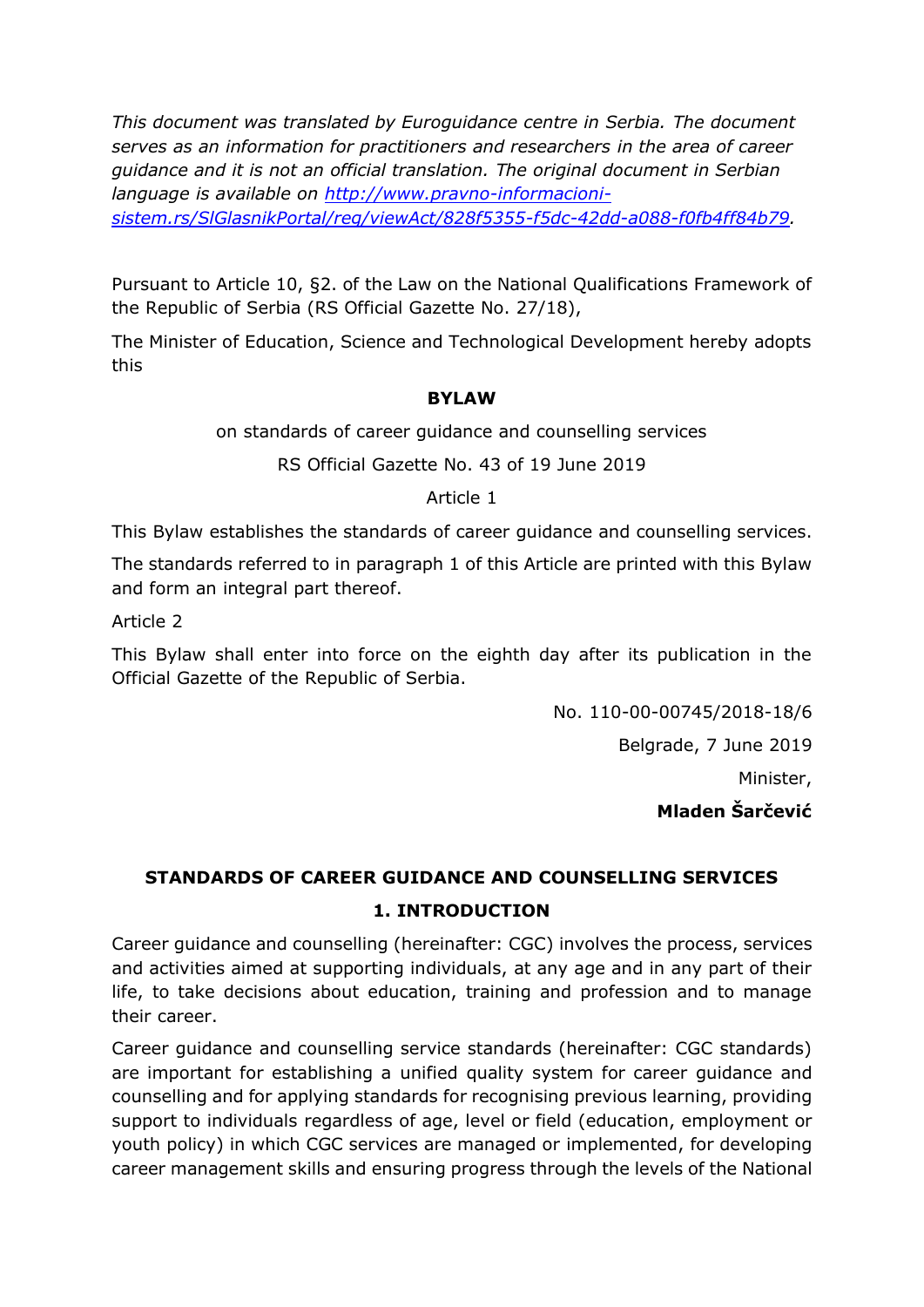Qualifications Framework of the Republic of Serbia, applying the concept of lifelong learning and facilitating workforce mobility.

The CGC standards form part of the public policies implemented by state organisations and bodies, and other organisations in the fields of education, employment, social protection and youth policy.

The CGC standards are based on:

- 1. policies and practices developed at national and European levels;
- 2. orientation towards quality indicators and measurable outcomes;
- 3. evidence-based policies for measuring the effects of CGC;
- 4. an approach that encourages and empowers individuals to take responsibility for their own career development;
- 5. the concept of lifelong learning.

## **2. OBJECTIVE AND PURPOSE OF THE CGC STANDARDS**

The overall objective of the CGC service standards is to serve as a basis for planning, developing, evaluating or enhancing career guidance services for different target groups and sectors, so that:

- 1. they are accessible to all beneficiaries from specific target groups;
- 2. they contribute to the development of the beneficiaries' career management skills;
- 3. their providers (organisations, practitioners) ensure the quality of activities, methods and approaches to work.

The CGC standards are described in four areas that are methodologically aligned and related in their content:

- 1. career management skills;
- 2. competencies of career practitioners;
- 3. organisation of services;
- 4. programme.

**2.1. The standards of career management skills** define key areas of personal and professional development and, within them, the competencies of individuals for discovering and understanding themselves, identifying possibilities in the world of work, education and career development, and the outcomes of these competencies.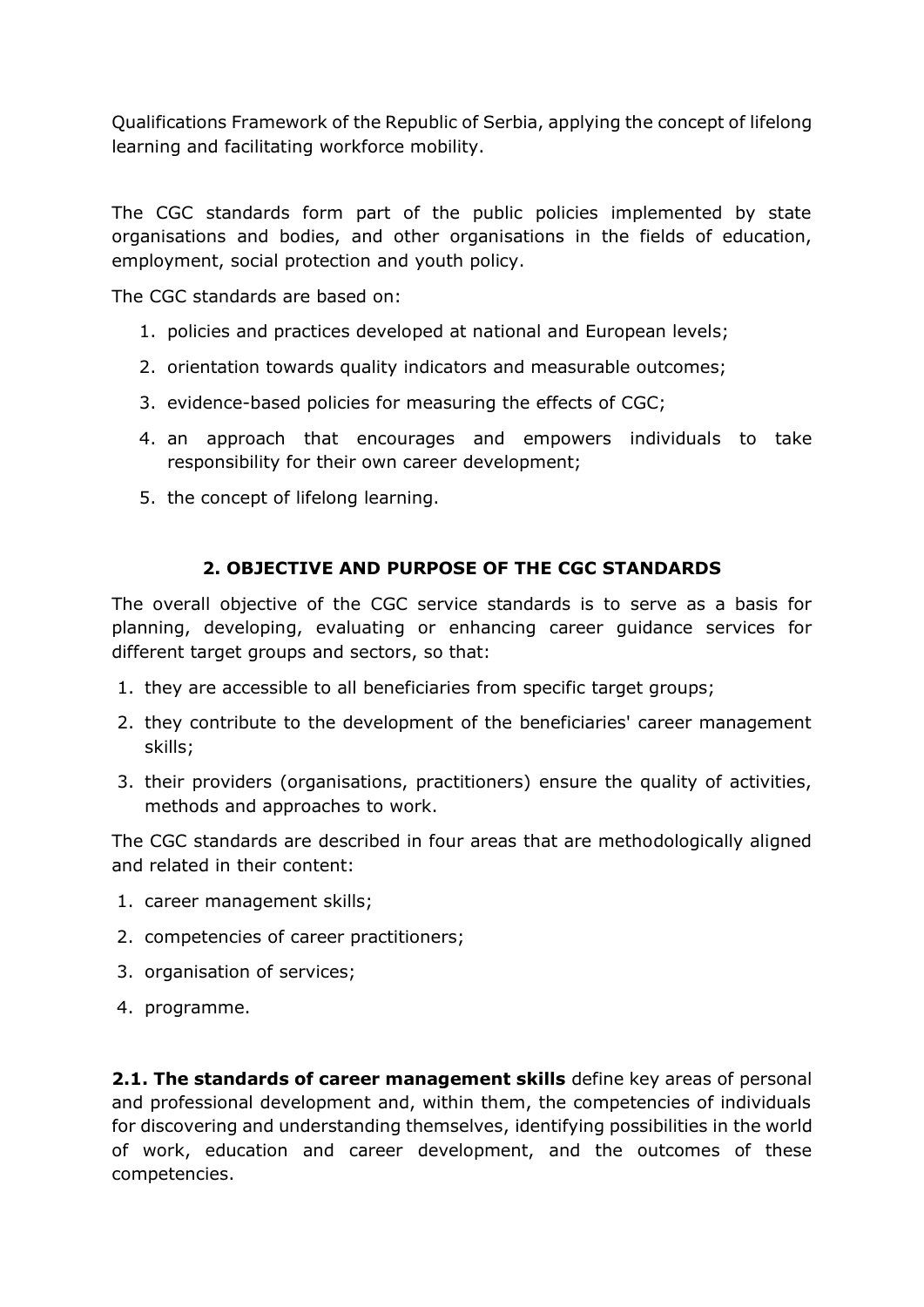Each area contains outcomes – descriptions of knowledge, skills and attitudes.

These standards are the central part of the CGC standards and are based on existing CGC programmes and services at the national level, and on similar standards in other European countries. The standards of Career management skills provide quidance to employees and organisations<sup>1</sup> carrying out career guidance programmes and services for:

- 1) developing services and programmes so that their goals and outcomes focus on developing career management skills;
- 2) evaluation, self-evaluation and improvement of existing programmes and services;
- 3) presenting and clarifying goals and outcomes of programmes and services to beneficiaries;
- 4) recognising examples of good practice of services and programmes in this field;
- 5) describing the level of acquisition of career management skills depending on age.

The standards of career management skills allow individuals to:

- 1) understand and take responsibility for their career development, maintaining a positive image of their identity;
- 2) successfully integrate into new environments and roles;
- 3) manage information, changes, make decisions and actively participate in the labour market.

**2.2. Standards of career practitioners' competencies** provide basic guidelines to employees and organisations carrying out career guidance programmes and services concerning ethical principles as conditions for practitioners in the fields of career counselling, information and education.

The standards of career practitioners' competencies define general and specific competencies of practitioners.

General competencies that all career practitioners should possess permeate all areas of work (career counselling, information and education).

Specific competencies are important for practitioners, depending on the service they provide, and refer to specific professional knowledge, skills and attitudes within particular areas of work.

The standards are based on similar documents produced within previous projects and initiatives, and on European policies in this area.

The standards make visible the required competencies, and they guide activities and processes for:

1) professionalisation of personnel in this field;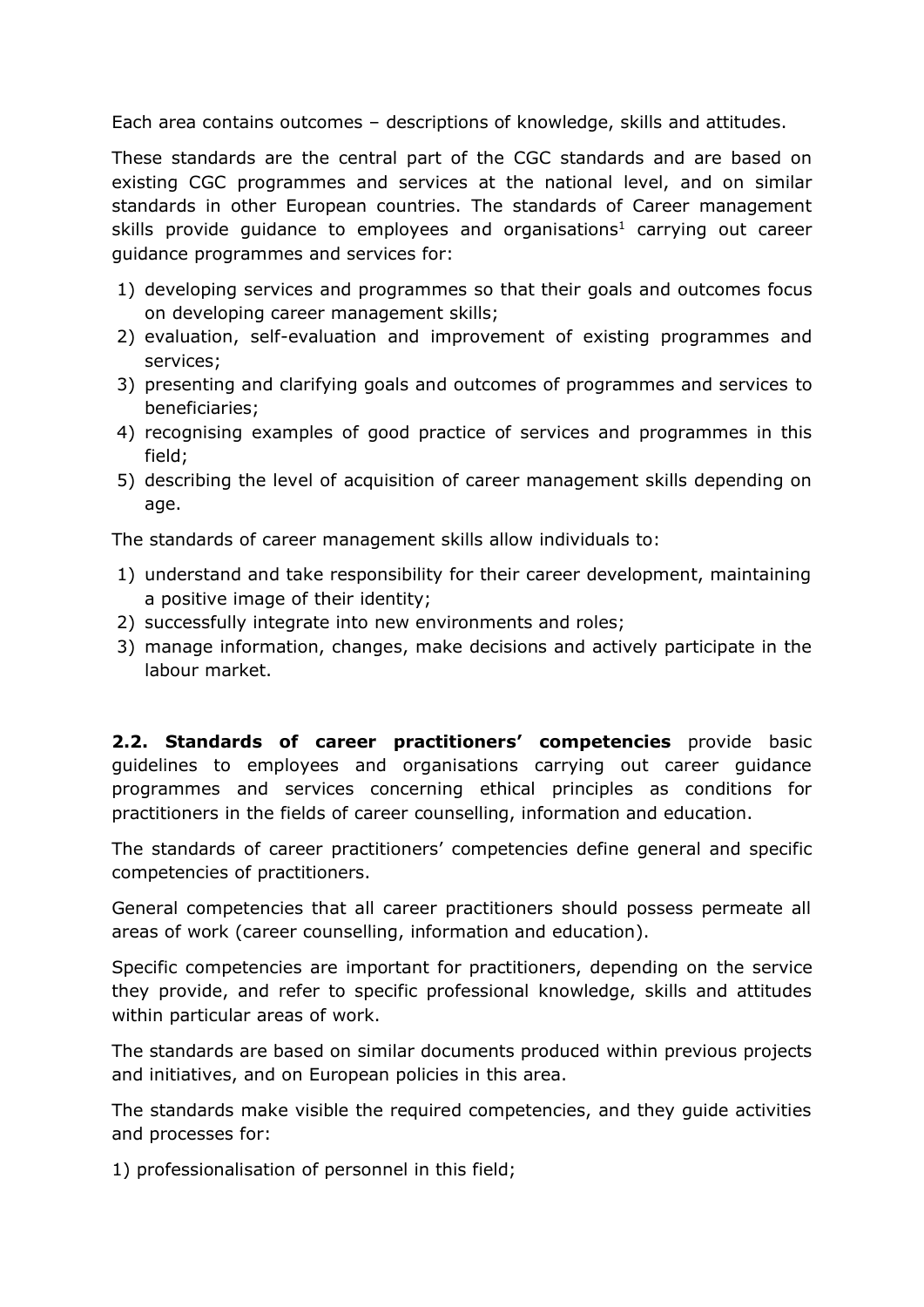2) defining job requirements and criteria for selecting and hiring career practitioners by individual organisations;

3) assessment, self-assessment and planning of professional development of career practitioners within individual organisations;

4) evaluation, self-evaluation and improvement of existing professional training programmes for career practitioners;

5) the creation of professional development programmes for career practitioners in such a way that their goals and outcomes are the development of competencies defined by the standards.

**2.3. The standards of organisation of career guidance services** cover conditions, requirements and principles essential for quality provision of services from an organisation's perspective.

They contain indicators and evidence that enable measuring the achievement of standards. The starting points for developing these standards were similar standards in other European countries.

The purpose of the standards is to provide the basis for:

1) development and improvement of organisations<sup>1</sup> policies in the sense of ensuring the availability of services, monitoring and documenting work, and approach to information;

2) defining procedures for planning, documenting, monitoring and selfassessment of programmes and services;

3) provision of all resources – material, technical and human – for high-quality implementation of services and programmes.

**2.4. The standards of career guidance programme** provide a structural framework for developing and delivering services and activities in an organisation.

They contain key elements and indicators of programmes. They are designed on the basis of national needs and similar standards in Europe.

The standards offer guidelines to organisations providing career guidance services and should enable:

1) designing programmes and services considering and harmonising all important aspects such as the needs of the target group, goals and outcomes of services;

 $1$  The term "organisation" in this context has the broadest meaning and covers institutions, offices, associations and other types of organisations whose activities involve CGC.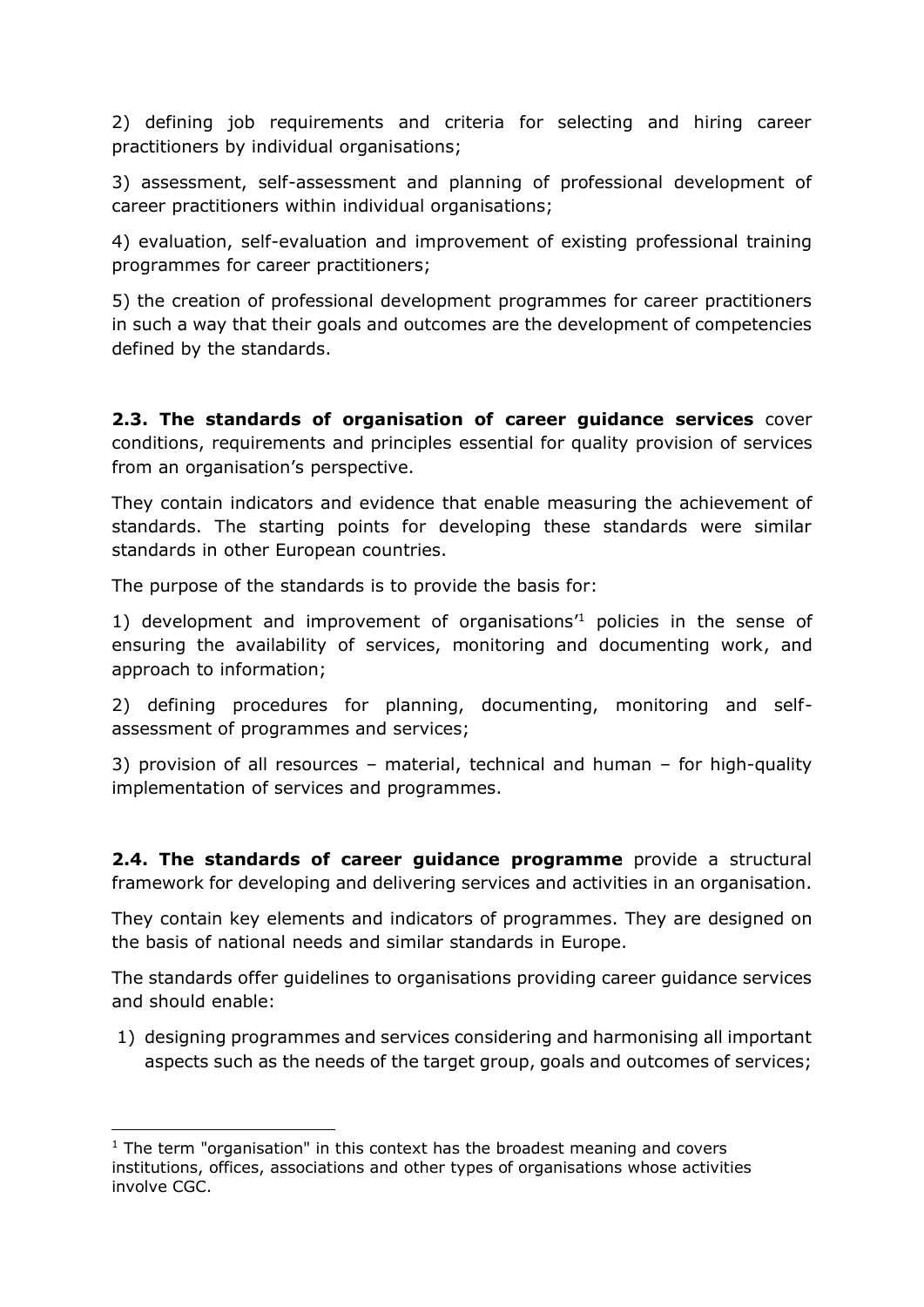- 2) structuring programmes and services in accordance with programme elements defined by the standards to achieve outcomes and efficiency of services;
- 3) evaluation, self-evaluation, promotion and development of career guidance programmes and services.

### **3. DESCRIPTION OF INDIVIDUAL STANDARDS BY AREA**

| <b>Area</b>                            | <b>Competencies</b>                                                                         | <b>Outcomes</b>                                                                                                                                                      |
|----------------------------------------|---------------------------------------------------------------------------------------------|----------------------------------------------------------------------------------------------------------------------------------------------------------------------|
|                                        | 1.1. Exploring<br>yourself in the<br>context of personal<br>and professional<br>development | 1.1.1. Understand the importance of<br>self-assessment* for professional<br>development                                                                              |
|                                        |                                                                                             | 1.1.2. Identify knowledge and skills<br>acquired through education and work<br>experience                                                                            |
| 1. Discovering<br>and<br>understanding |                                                                                             | 1.1.3. Identify their own previous<br>educational, work and life experience<br>to understand motives for and<br>barriers to personal and professional<br>development |
|                                        |                                                                                             | 1.1.4. Analyse their own<br>characteristic behaviours in different<br>environments to understand values,<br>interests, learning styles                               |
| yourself                               |                                                                                             | * knowledge, skills, attitudes and<br>abilities, values, interests, personality<br>traits                                                                            |
|                                        | 1.2. Forming a self-<br>image in relation to<br>educational and<br>career opportunities     | 1.2.1. Understand the importance of<br>continuous learning and improvement<br>of their own characteristics for<br>personal and professional<br>development           |
|                                        |                                                                                             | 1.2.2. Assess the level of<br>development of their own<br>characteristics in relation to<br>requirements of educational and<br>career options                        |

#### **Standards of career management skills**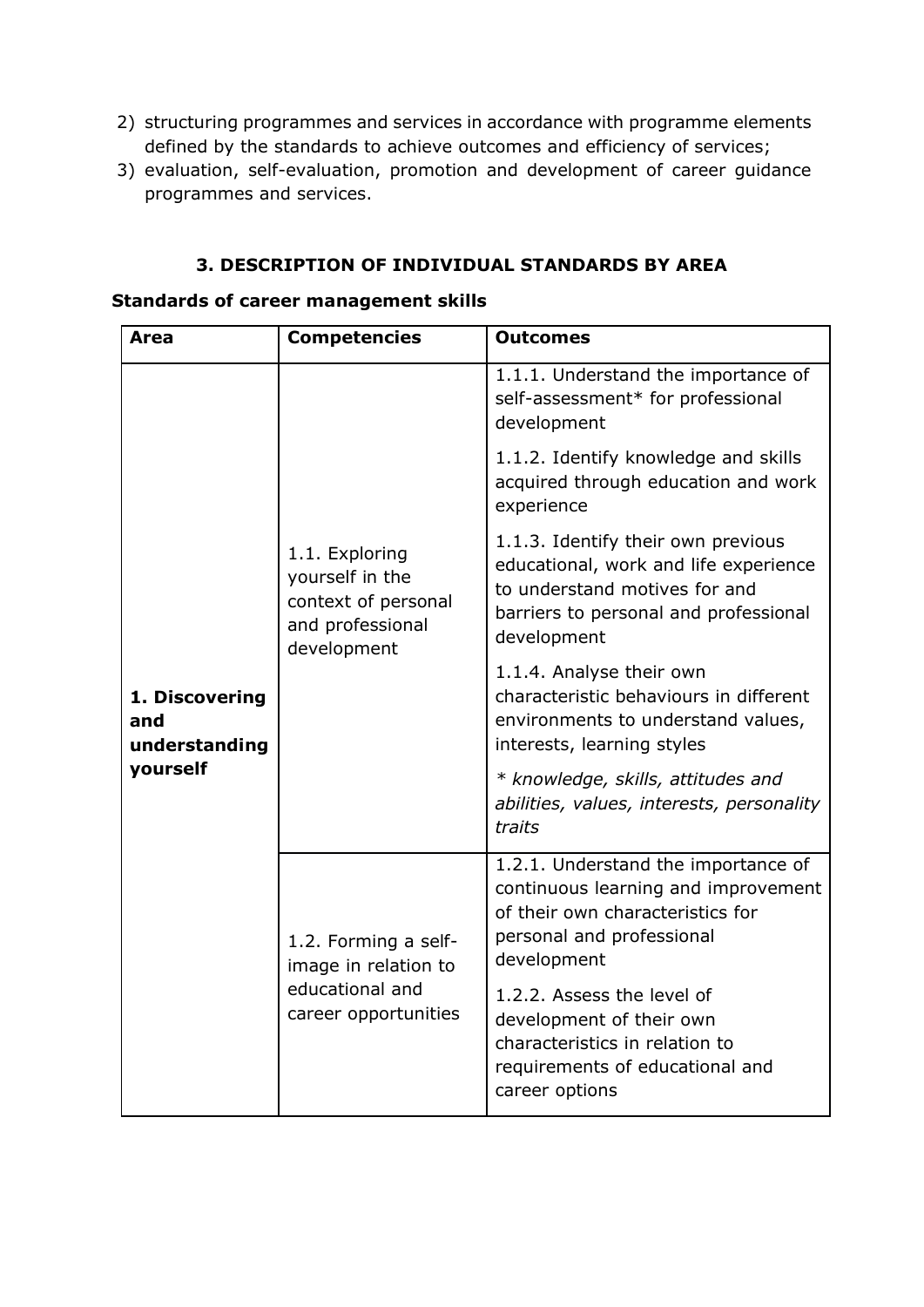|                                                                              |                                                                                                       | 1.2.3. Recognise their strengths and<br>priority areas for further personal and<br>professional development<br>1.2.4. Present their characteristics in<br>different educational and career<br>situations (e.g. presentation to<br>employers, drafting a CV or a<br>motivation letter) |
|------------------------------------------------------------------------------|-------------------------------------------------------------------------------------------------------|---------------------------------------------------------------------------------------------------------------------------------------------------------------------------------------------------------------------------------------------------------------------------------------|
|                                                                              | 2.1. Selection of<br>relevant sources of<br>information on<br>educational and<br>career opportunities | 2.1.1. Know different sources of<br>information about educational and<br>career opportunities<br>2.1.2. Understand the importance of<br>up-to-date, accurate and reliable<br>sources of information                                                                                   |
|                                                                              |                                                                                                       | 2.1.3. Critically assess various<br>sources of information about<br>educational and career opportunities                                                                                                                                                                              |
|                                                                              | 2.2. Active and<br>continuous search for<br>information on<br>educational and<br>career opportunities | 2.2.1. Recognise the importance of<br>comprehensive information on<br>changes in the world of education<br>and on the labour market                                                                                                                                                   |
| 2. Identifying<br>possibilities of<br>the worlds of<br>education and<br>work |                                                                                                       | 2.2.2. Collect information through<br>meetings with representatives of the<br>world of work and education as well<br>as through direct involvement in the<br>world of work (e.g. visits,<br>networking, volunteering,<br>internships, employment)                                     |
|                                                                              |                                                                                                       | 2.2.3. Use information and<br>communication technologies to<br>collect and track information on the<br>world of education and the labour<br>market                                                                                                                                    |
|                                                                              | 2.3. Using relevant<br>information to make<br>decisions                                               | 2.3.1. Recognise the importance of<br>making timely decisions based on<br>collected information<br>2.3.2. Select information based on<br>their own characteristics and<br>priorities for further development                                                                          |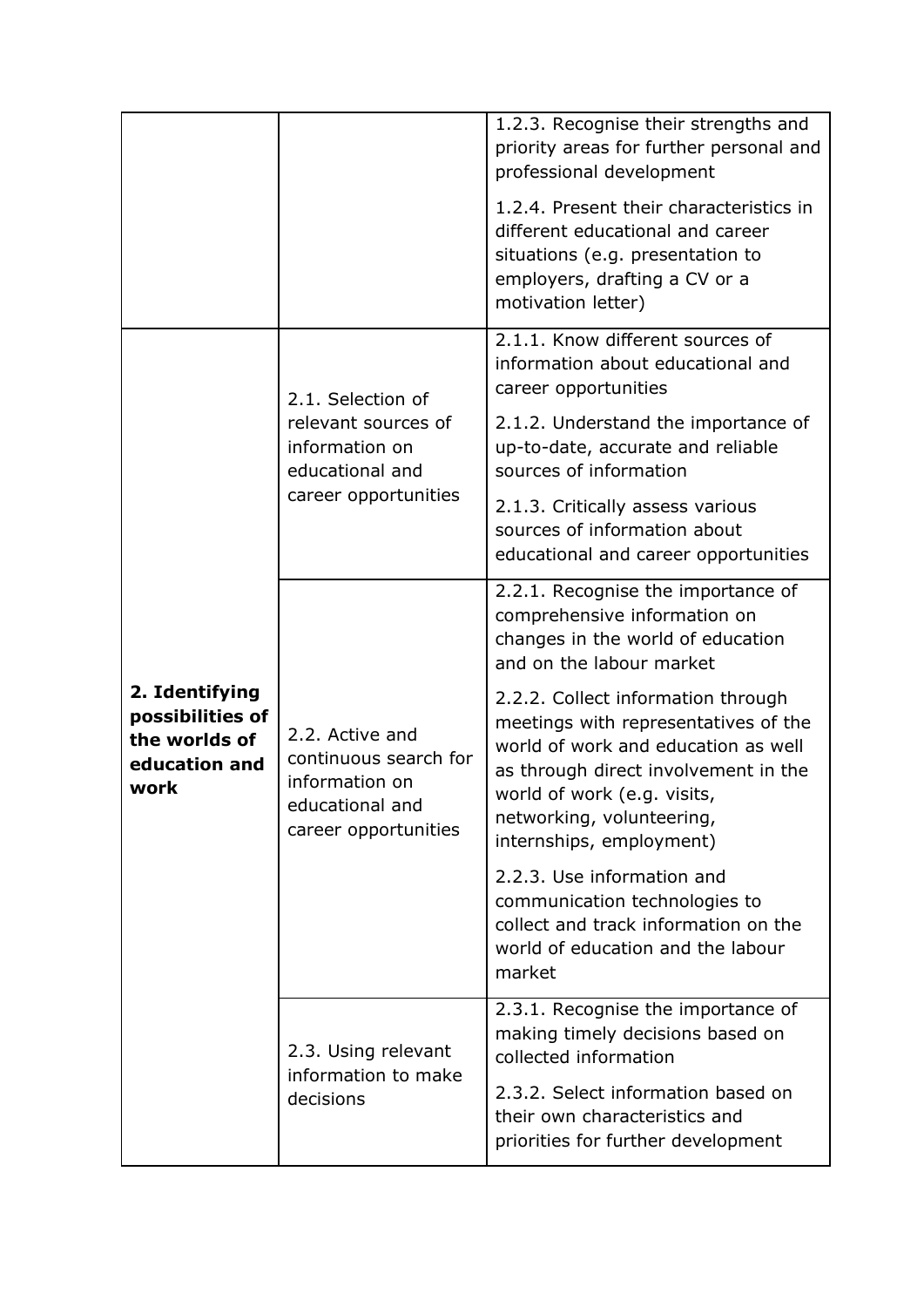|                          |                                                                                         | 2.3.3. Make decisions considering<br>collected information and their life<br>circumstances                                                                        |
|--------------------------|-----------------------------------------------------------------------------------------|-------------------------------------------------------------------------------------------------------------------------------------------------------------------|
|                          | 3.1. Planning career<br>development                                                     | 3.1.1. Recognise the importance of<br>setting goals and persisting in<br>achieving them                                                                           |
|                          |                                                                                         | 3.1.2. Determine long-term and<br>short-term goals in personal and<br>professional development                                                                    |
|                          |                                                                                         | 3.1.3. Identify different ways to<br>achieve the set goals and overcome<br>obstacles                                                                              |
|                          |                                                                                         | 3.1.4. Recognise different learning<br>opportunities (formal, non-formal,<br>informal) to pursue career goals                                                     |
| 3. Career<br>development | 3.2. Monitoring and<br>evaluation of career<br>development                              | 3.2.1. Check the applicability of their<br>skills in different roles, educational<br>and work environments                                                        |
|                          |                                                                                         | 3.2.2. Use feedback from educational<br>and work environments for further<br>personal and professional<br>development                                             |
|                          |                                                                                         | 3.2.3. Analyse decisions, their<br>realisation and their own<br>responsibility for that                                                                           |
|                          |                                                                                         | 3.2.4. Adjust and change goals based<br>on new insights gained through<br>learning and work experience                                                            |
|                          | 3.3. Managing career<br>development in times<br>of transition and<br>unexpected changes | 3.3.1. Identify potential<br>problems/risks in career development                                                                                                 |
|                          |                                                                                         | 3.3.2. Understand and accept<br>unexpected changes as an integral<br>part of career development                                                                   |
|                          |                                                                                         | 3.3.3. Select strategies and find<br>possible solutions to problems with a<br>view to adapting in conditions of<br>transitional periods and unexpected<br>changes |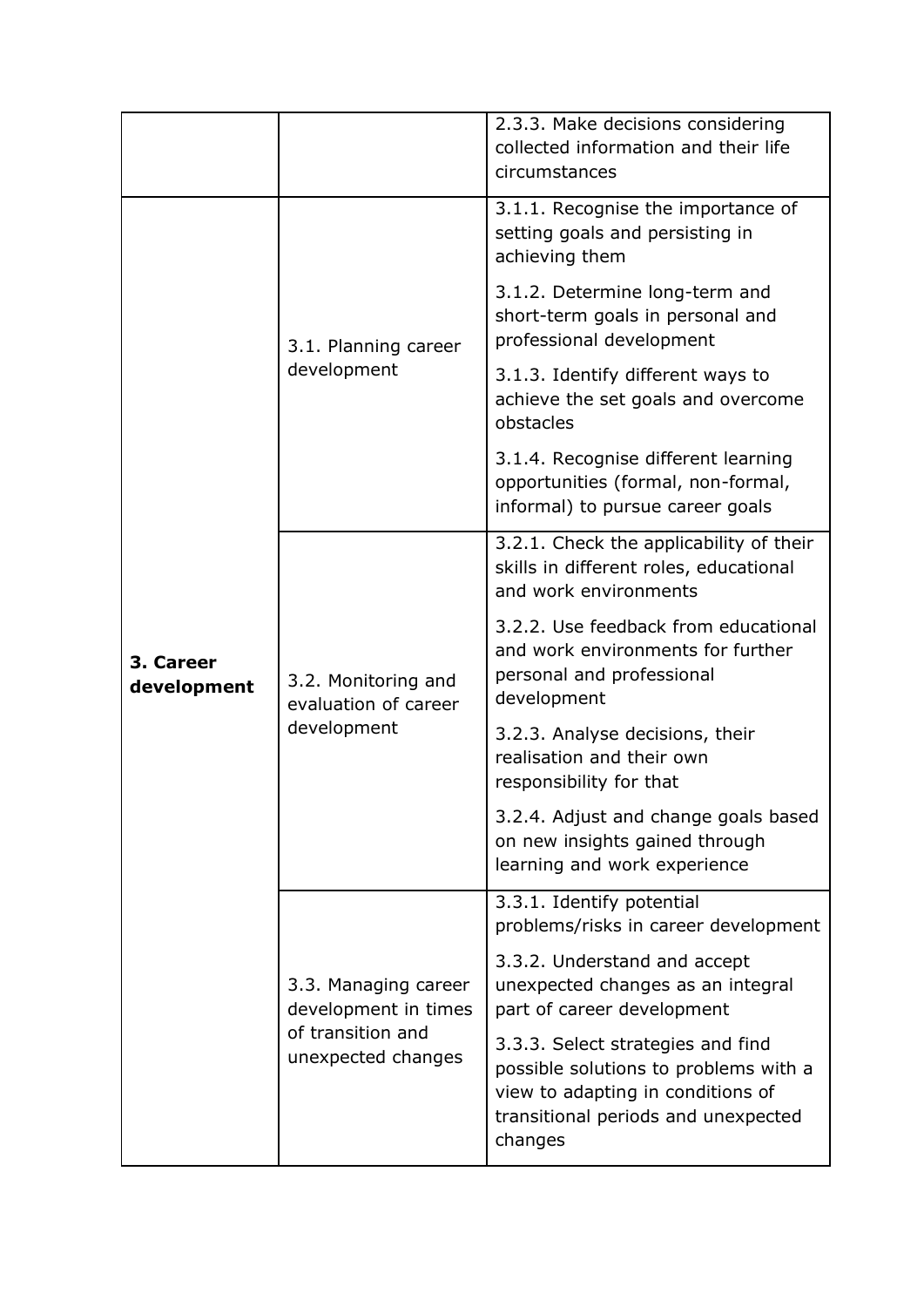| 3.3.4. Mobilise their cognitive and<br>emotional capacities to make<br>decisions in situations of transition<br>and unexpected changes |
|----------------------------------------------------------------------------------------------------------------------------------------|
| 3.3.5. Recognise different types of<br>social support and use them when<br>needed                                                      |

### **Standards of career practitioners' competencies**

Career practitioners base their work on:

1) respect for beneficiaries as persons (respect for beneficiaries' personal views, beliefs, wishes, needs);

2) commitment to the best interests of beneficiaries and the prevention of conflicts of interest;

3) continuous development of trust with beneficiaries;

4) empowering beneficiaries to manage their career independently and to develop personal responsibility.

| <b>General competencies</b> |                                      |                                                                                                                                                                                |
|-----------------------------|--------------------------------------|--------------------------------------------------------------------------------------------------------------------------------------------------------------------------------|
| Area                        | <b>Competencies</b>                  | <b>Outcomes</b>                                                                                                                                                                |
|                             |                                      | 1.1.1. Plan activities in line with national<br>and European policies on career<br>planning, employability and lifelong<br>learning                                            |
|                             |                                      | 1.1.2. Prepare work programmes and<br>methodology to support the development<br>of CAREER MANAGEMENT SKILLS                                                                    |
| 1. Work<br>organisation     | 1.1. Planning work<br>and activities | 1.1.3. Select different forms of work<br>(individual or group) according to the<br>type of service and needs of the target<br>group                                            |
|                             |                                      | 1.1.4. Agree on goals and topics with<br>beneficiaries                                                                                                                         |
|                             |                                      | 1.1.5. Rationally plan available resources<br>(providing information online/by<br>telephone, counselling and training)<br>taking into account beneficiaries' specific<br>needs |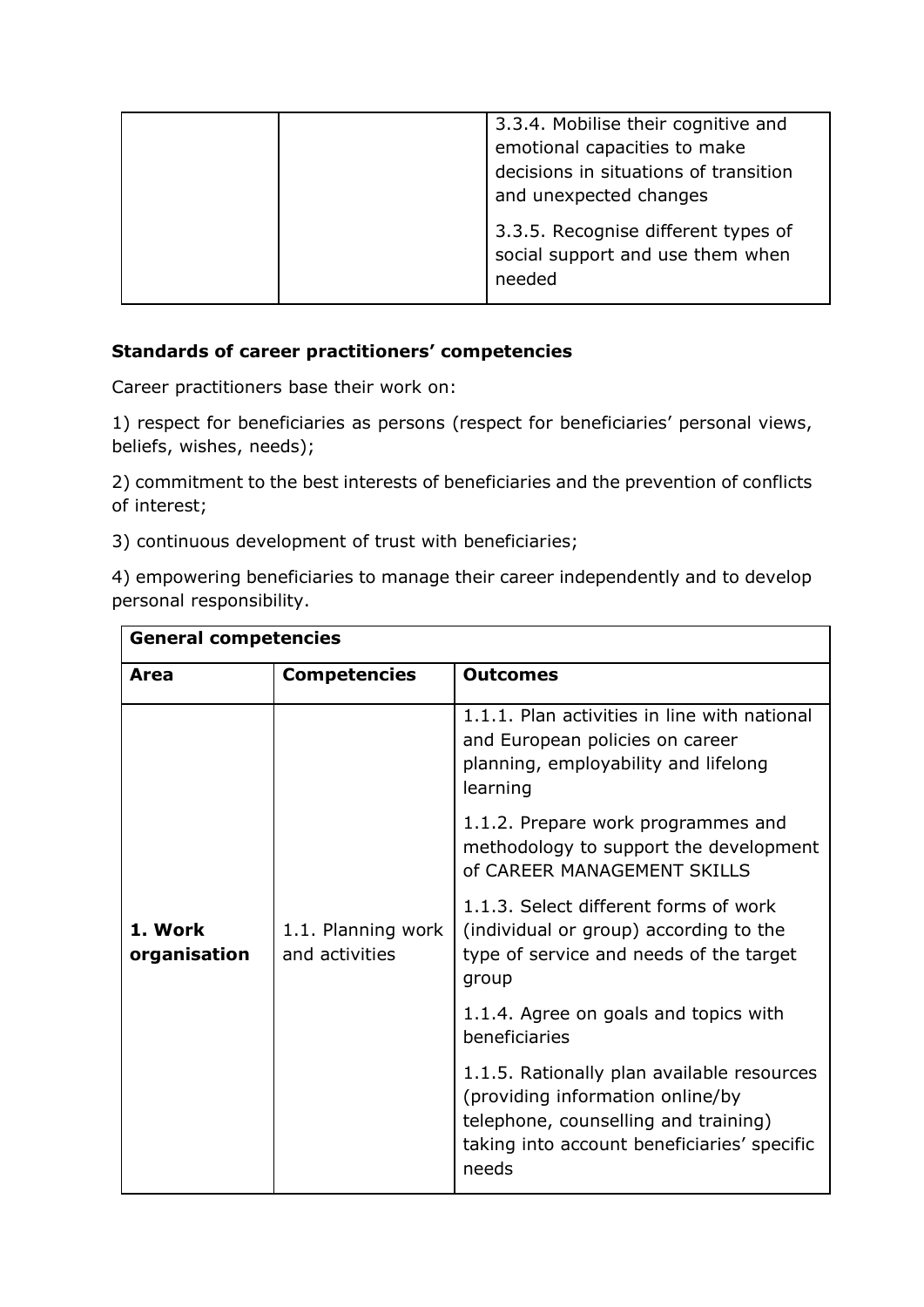|  |                                               | 1.2.<br>Communication<br>and collaboration<br>with individuals<br>and organisations                                                            | 1.2.1. Understand the importance of<br>sharing experience and good practice,<br>and networking with experts, colleagues,<br>practitioners and other stakeholders in<br>the process of implementing and/or<br>developing services and programmes |
|--|-----------------------------------------------|------------------------------------------------------------------------------------------------------------------------------------------------|-------------------------------------------------------------------------------------------------------------------------------------------------------------------------------------------------------------------------------------------------|
|  |                                               |                                                                                                                                                | 1.2.2. Apply communication and<br>teamwork skills                                                                                                                                                                                               |
|  |                                               |                                                                                                                                                | 1.2.3. Develop a network of associates                                                                                                                                                                                                          |
|  |                                               | 1.2.4. Initiate and encourage<br>collaboration to develop services and<br>programmes                                                           |                                                                                                                                                                                                                                                 |
|  |                                               |                                                                                                                                                | 1.3.1. Analyse the effectiveness of<br>activities and assess beneficiaries'<br>satisfaction                                                                                                                                                     |
|  |                                               | 1.3.2. Revise activities based on analysis<br>of professional experience and<br>beneficiaries' feedback                                        |                                                                                                                                                                                                                                                 |
|  | 1.3. Monitoring<br>and improvement<br>of work | 1.3.3. Maintain documentation using<br>basic ICT <sup>2</sup> tools (Word, Excel, etc.) in<br>accordance with standards of the<br>organisation |                                                                                                                                                                                                                                                 |
|  |                                               |                                                                                                                                                | 1.3.4. Develop their own competences<br>and follow developments in career<br>guidance and counselling, integrating<br>them into their own practice                                                                                              |
|  |                                               |                                                                                                                                                |                                                                                                                                                                                                                                                 |

| <b>Specific competencies of practitioners</b> |                                                     |                                                                                                                                                                              |
|-----------------------------------------------|-----------------------------------------------------|------------------------------------------------------------------------------------------------------------------------------------------------------------------------------|
| Area                                          | <b>Competencies</b>                                 | <b>Outcomes</b>                                                                                                                                                              |
| 1. Counselling<br>work                        | 1.1. Assessing<br>beneficiaries'<br>characteristics | 1.1.1. Respect ethical principles<br>regarding the selection of relevant<br>assessment instruments,<br>implementation, feedback process and<br>storage of assessment results |
|                                               |                                                     | 1.1.2. Select (self-)assessment<br>instruments* according to the purpose<br>of the assessment, beneficiaries' needs                                                          |

<sup>2</sup> Information and communication technology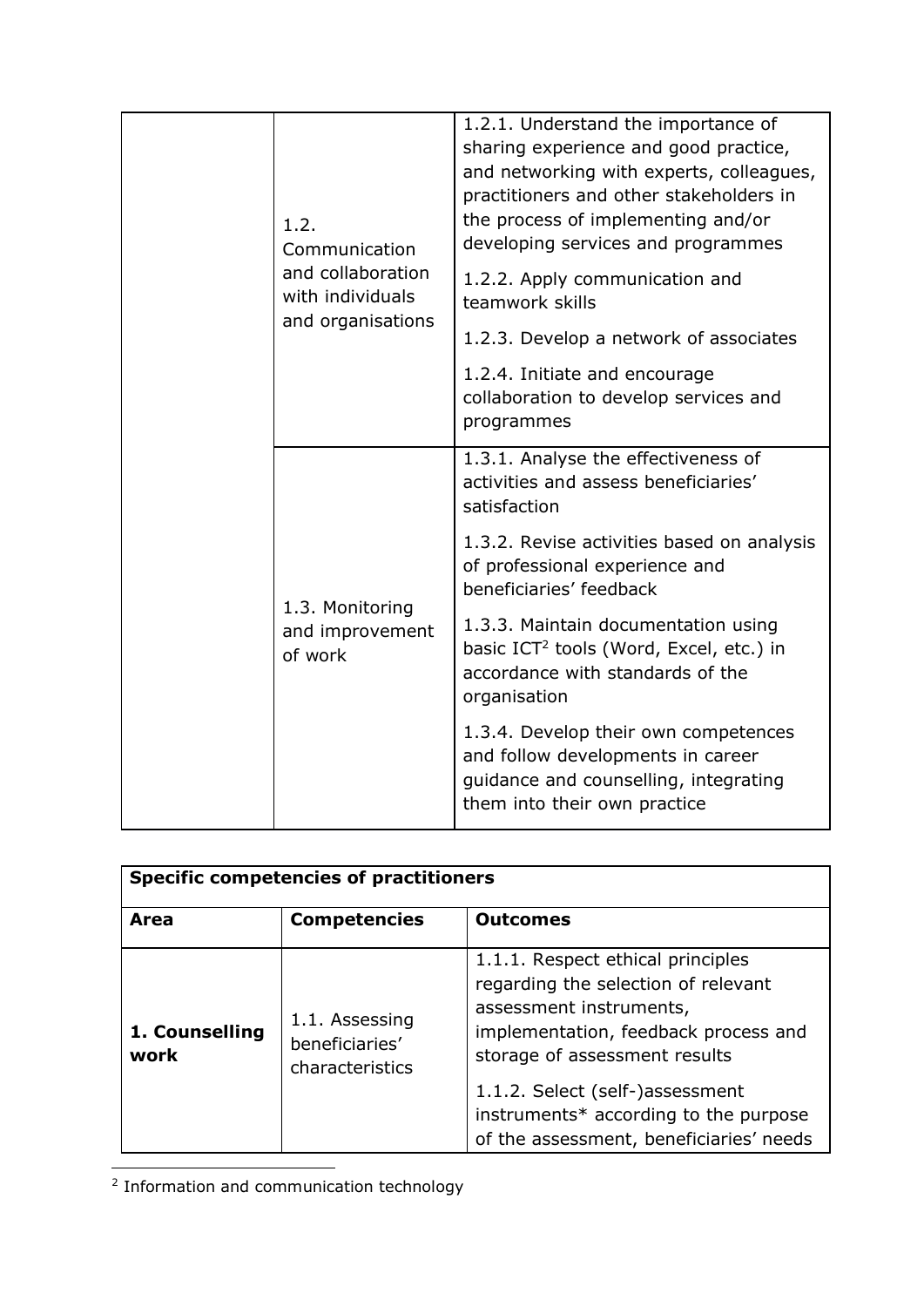|                                                                                              |                                                                                                                 | and their characteristics (level of<br>qualifications, socio-economic and<br>cultural context, etc.).                                                                                    |
|----------------------------------------------------------------------------------------------|-----------------------------------------------------------------------------------------------------------------|------------------------------------------------------------------------------------------------------------------------------------------------------------------------------------------|
|                                                                                              |                                                                                                                 | 1.1.3. Use various instruments<br>(including online ones) for (self-)<br>evaluation of beneficiaries'<br>characteristics (traits, skills, attitudes,<br>abilities, interests and values) |
|                                                                                              |                                                                                                                 | 1.1.4. Interpret results according to<br>beneficiaries' further development<br>needs                                                                                                     |
|                                                                                              |                                                                                                                 | * according to their qualifications                                                                                                                                                      |
|                                                                                              | 1.2. Assisting<br>beneficiaries in<br>planning and<br>setting career<br>development goals                       | 1.2.1. Understand basic concepts of<br>different personality development<br>theories, ability and motivation                                                                             |
|                                                                                              |                                                                                                                 | 1.2.2. Understand the cultural and<br>socio-economic context, personal and<br>family factors regarding beneficiaries<br>development and behaviour                                        |
|                                                                                              |                                                                                                                 | 1.2.3. Direct and support beneficiaries<br>in exploring their own characteristics,<br>motives and needs, and recording them                                                              |
|                                                                                              |                                                                                                                 | 1.2.4. Empower beneficiaries to take<br>responsibility for managing their own<br>career                                                                                                  |
|                                                                                              |                                                                                                                 | 1.2.5. Apply different methods and<br>techniques for setting and evaluating<br>goals and strategies (e.g. SMART,<br>SWOT, etc.)                                                          |
| 1.3. Supporting<br>beneficiaries in<br>making decisions<br>relevant to career<br>development |                                                                                                                 | 1.3.1. Understand the theories and<br>models on which the decision-making<br>process is based                                                                                            |
|                                                                                              |                                                                                                                 | 1.3.2. Encourage beneficiaries to think<br>about criteria, outcomes and risks in<br>the decision-making process                                                                          |
|                                                                                              | 1.3.3. Direct beneficiaries to look at<br>developmental aspects of transition<br>periods and unexpected changes |                                                                                                                                                                                          |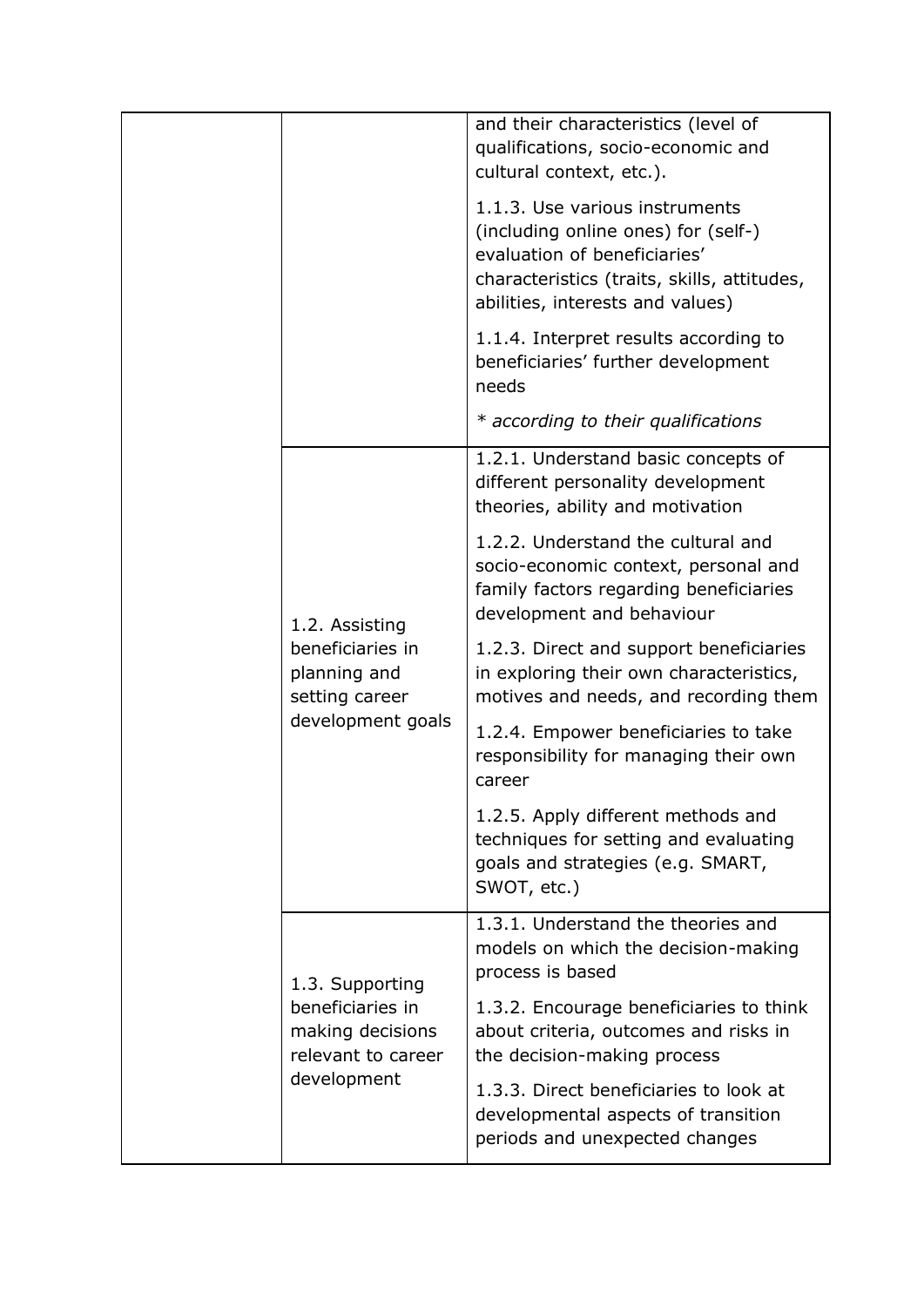|                                  |                                                                                                    | 1.3.4. Apply support techniques in<br>overcoming stress and managing<br>transitional periods and unexpected                                               |  |
|----------------------------------|----------------------------------------------------------------------------------------------------|-----------------------------------------------------------------------------------------------------------------------------------------------------------|--|
|                                  |                                                                                                    | changes                                                                                                                                                   |  |
|                                  | 2.1. Using different<br>sources of<br>information on<br>educational and<br>career<br>opportunities | 2.1.1. Understand the qualifications<br>system, as well as the needs, current<br>situation and trends on the labour<br>market                             |  |
|                                  |                                                                                                    | 2.1.2. Know various sources of<br>information on the job market and<br>lifelong learning opportunities, including<br>online resources                     |  |
|                                  |                                                                                                    | 2.1.3. Critically assess various sources<br>of information about educational and<br>career opportunities                                                  |  |
|                                  | 2.2. Organising                                                                                    | 2.2.1. Collect information<br>systematically and continuously                                                                                             |  |
|                                  | and storing<br>information on                                                                      | 2.2.2. Can classify information by type,<br>purpose and usefulness                                                                                        |  |
| 2. Providing<br>information      | educational and<br>career<br>opportunities                                                         | 2.2.3. Form and/or update databases<br>according to beneficiaries' needs and<br>organisations' internal information<br>retention procedure                |  |
|                                  |                                                                                                    | 2.3.1. Direct beneficiaries to collect and<br>use information in accordance with the<br>law and policies in the field                                     |  |
|                                  | 2.3. Providing<br>support to<br>beneficiaries in<br>using educational<br>and career<br>information | 2.3.2. Use information and<br>communication technologies as support<br>and a tool for informing beneficiaries                                             |  |
|                                  |                                                                                                    | 2.3.3. Direct beneficiaries' attention to<br>various factors important for selecting<br>and evaluating information                                        |  |
|                                  |                                                                                                    | 2.3.4. In line with beneficiaries' needs,<br>recommend relevant information<br>sources and information on the labour<br>market and the world of education |  |
| <b>3. TRAINING</b><br><b>FOR</b> | 3.1. Creating<br>training                                                                          | 3.1.1. Understand the concepts of                                                                                                                         |  |
| <b>DEVELOPMENT</b>               | programmes for                                                                                     | CAREER MANAGEMENT SKILLS and key                                                                                                                          |  |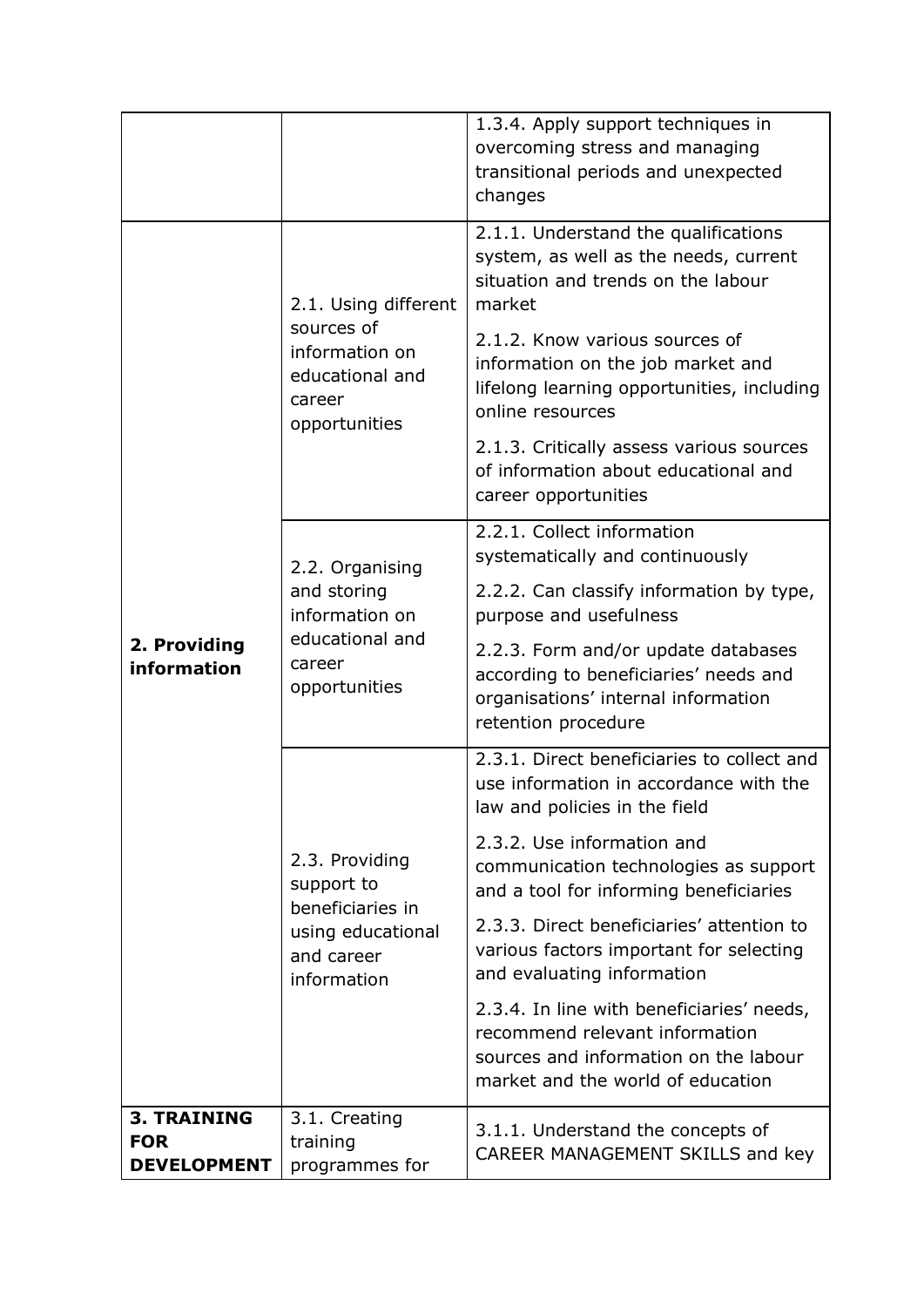| <b>OF CAREER</b><br><b>MANAGEMENT</b> | developing career<br>management skills                                                | competencies in education policies at<br>national and European levels.                                                                  |
|---------------------------------------|---------------------------------------------------------------------------------------|-----------------------------------------------------------------------------------------------------------------------------------------|
| <b>SKILLS</b>                         |                                                                                       | 3.1.2. Assess educational needs of<br>target groups to develop and adapt<br>programmes                                                  |
|                                       |                                                                                       | 3.1.3. Design and structure training<br>programmes in accordance with the<br>standards (goals, outcomes, activities,<br>evaluation)     |
|                                       |                                                                                       | 3.1.4. Select activities to be<br>implemented within programmes that<br>encourage the development of<br>independent and active learning |
|                                       |                                                                                       | 3.2.1. Apply a variety of methods to<br>effectively develop career management<br>skills                                                 |
|                                       | 3.2.<br>Implementation of<br>programmes for<br>developing career<br>management skills | 3.2.2. Adapt activities to the specific<br>needs of participants and group<br>dynamics                                                  |
|                                       |                                                                                       | 3.2.3. Use ICT in training (webinars,<br>online courses)                                                                                |
|                                       |                                                                                       | 3.2.4. Continuously review and<br>reconsider their training practice and<br>introduce innovations                                       |

# **Standards of organisation of services**

| <b>Standards</b>                                                  | <b>Indicators</b>                                                                         | <b>Evidence</b>                                                                                   |
|-------------------------------------------------------------------|-------------------------------------------------------------------------------------------|---------------------------------------------------------------------------------------------------|
| 1. Programmes                                                     | 1.1. Potential beneficiaries<br>are given access to<br>information about                  | 1.1.1. Description of<br>information activities for<br>potential beneficiaries                    |
| and services are<br>available to<br>different<br>beneficiaries in | programmes and services<br>in a manner tailored to<br>their needs and<br>characteristics. | 1.2.1. Description of<br>procedure for introducing<br>beneficiaries to programmes<br>and services |
| the target group                                                  | 1.2. Goals, outcomes and<br>forms of work have been<br>clarified to beneficiaries         | 1.3.1. Description of the<br>actions creators and<br>practitioners take to tailor                 |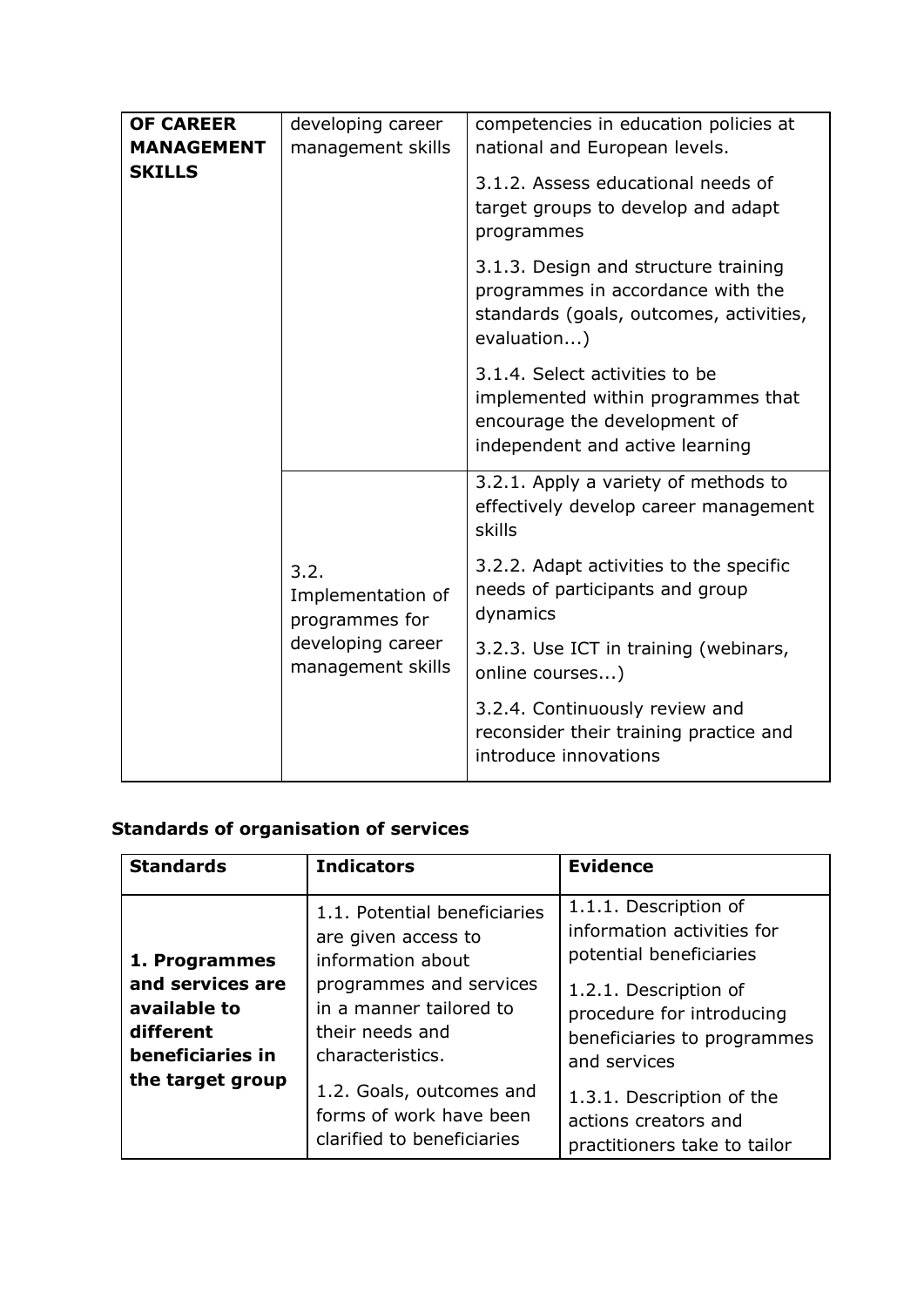|                                                                                                                                  | before they start using the<br>services.                                                                                                                                                                                                                                                                                                          | their work to the individual<br>needs of beneficiaries                                                                                                                                                                                                                                                                                                                                                                                                          |
|----------------------------------------------------------------------------------------------------------------------------------|---------------------------------------------------------------------------------------------------------------------------------------------------------------------------------------------------------------------------------------------------------------------------------------------------------------------------------------------------|-----------------------------------------------------------------------------------------------------------------------------------------------------------------------------------------------------------------------------------------------------------------------------------------------------------------------------------------------------------------------------------------------------------------------------------------------------------------|
|                                                                                                                                  | 1.3. The mode, forms of<br>work and working<br>conditions are adapted to<br>the individual needs of<br>beneficiaries and to the<br>social, socio-economic and<br>cultural context, especially<br>in the case of beneficiaries<br>from vulnerable groups.                                                                                          | 1.4.1. ICT services in use<br>1.4.2. Explanation of ICT<br>service compliance with<br>beneficiaries' characteristics<br>(an example to be added as<br>illustration)<br>1.5.1. Bulletin board, etc. in<br>a place easily accessible to<br>beneficiaries and/or a                                                                                                                                                                                                 |
|                                                                                                                                  | 1.4. The way ICT is<br>integrated into services is<br>in line with beneficiaries'<br>characteristics.                                                                                                                                                                                                                                             | website.<br>1.5.2. Shelves with materials<br>(leaflets, brochures, etc.).                                                                                                                                                                                                                                                                                                                                                                                       |
|                                                                                                                                  | 1.5. Information of<br>importance to beneficiaries<br>is highlighted, visible and<br>placed at the venue where<br>the services are provided.                                                                                                                                                                                                      |                                                                                                                                                                                                                                                                                                                                                                                                                                                                 |
| 2. Monitoring and<br>evaluation of the<br>implementation<br>of programmes<br>and services are<br>aimed at quality<br>improvement | 2.1. The provision of<br>services is continuously<br>monitored and<br>documented.<br>2.2. The quality and<br>efficiency of services are<br>periodically evaluated.<br>2.3. Obtained results are<br>used for continuous<br>improvement of the quality<br>of work.<br>2.4. Achieved results are<br>transparent to all<br>beneficiaries and funders. | 2.1.1. Documents on<br>preparation and<br>implementation of individual<br>activities and services<br>(agenda, evaluation<br>questionnaire, list of<br>participants, beneficiary<br>portfolio)<br>2.1.2. Description of the<br>procedure for receiving and<br>acting on a service complaint<br>2.2.1. Analysis of evaluation<br>results<br>2.3.1. Plan to improve the<br>quality of programmes and<br>services<br>2.4.1. Publicly available<br>report on results |
| 3. Services are<br>provided in the                                                                                               | 3.1. The interests of the<br>service providing                                                                                                                                                                                                                                                                                                    | 3.1.1. Organisation's code of<br>ethics                                                                                                                                                                                                                                                                                                                                                                                                                         |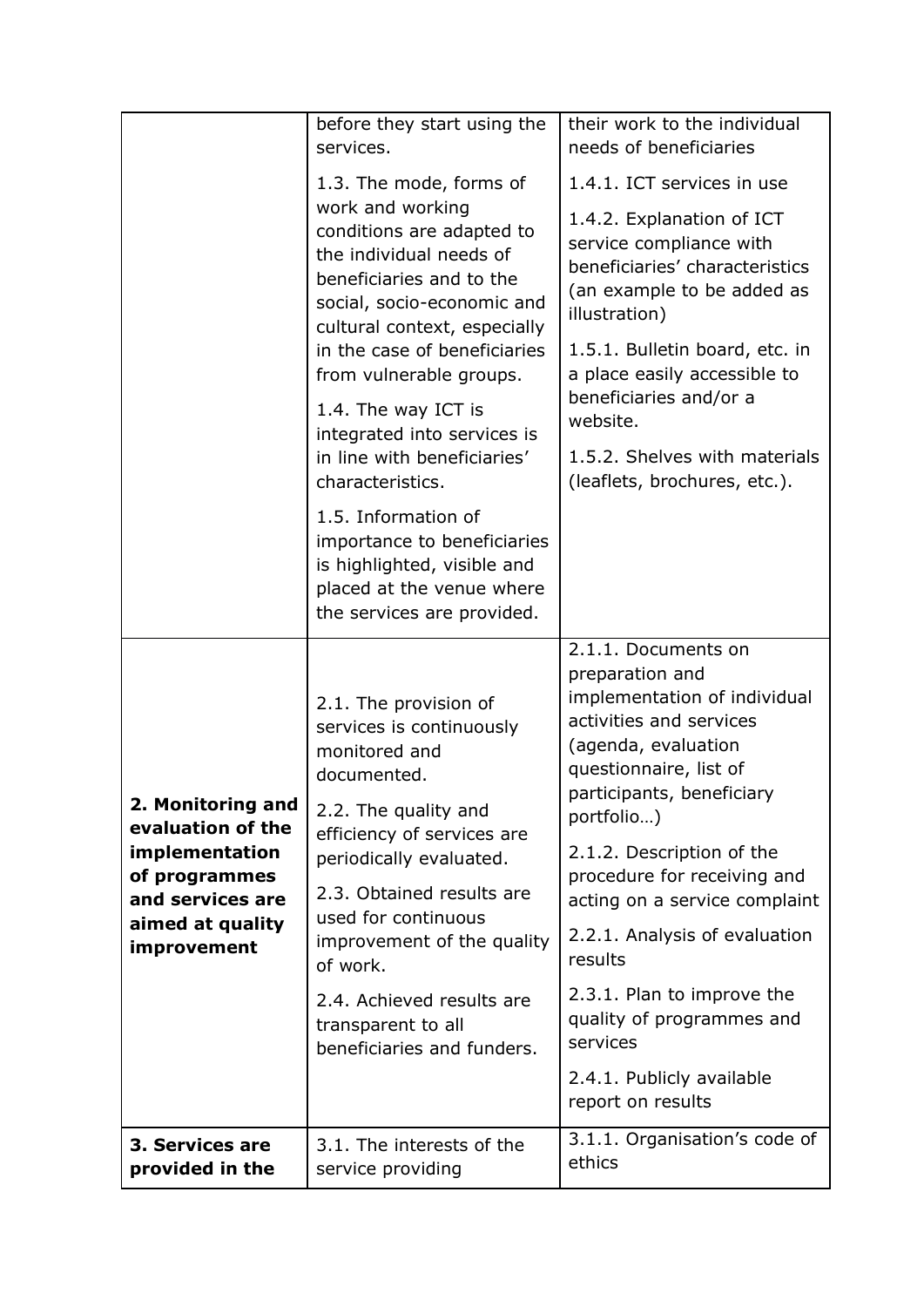| best interests of        | organisation and the                            | 3.1.2. Description of the      |  |
|--------------------------|-------------------------------------------------|--------------------------------|--|
| beneficiaries            | sources of funding are                          | procedure for handling         |  |
|                          | clearly presented to                            | conflicts of interest          |  |
|                          | beneficiaries.                                  |                                |  |
|                          |                                                 | 3.1.3. Publicly available      |  |
|                          | 3.2. The service provider                       | information about sources of   |  |
|                          | refers beneficiaries to                         | funding (organisation's        |  |
|                          | other services or                               | website, notice board,         |  |
|                          | organisations if it is in the                   | statement, document)           |  |
|                          | beneficiaries' best                             | 3.2.1. List of organisations   |  |
|                          | interests.                                      | providing other career         |  |
|                          | 3.3. Privacy, personal data                     | guidance services in the local |  |
|                          | protection and related                          | community and in general       |  |
|                          | beneficiary rights are                          |                                |  |
|                          | protected before, during                        | 3.3.1. Procedure for           |  |
|                          | and after service provision.                    | recording, processing and      |  |
|                          |                                                 | storing beneficiary data       |  |
|                          | 3.4. The service provider                       | 3.4.1. Description of the      |  |
|                          | does not discriminate                           | discrimination complaint       |  |
|                          | beneficiaries on the basis                      | procedure                      |  |
|                          | of gender, ethnic or                            |                                |  |
|                          | religious affiliation, social                   |                                |  |
|                          | status, etc.                                    |                                |  |
|                          | 4.1. The organisation                           |                                |  |
|                          | encourages staff to keep                        | 4.1.1. List of information     |  |
| 4. Service               | up to date with the world                       | sources                        |  |
| provision is             | of work and education and                       | 4.1.2. Dynamics of and         |  |
| based on reliable        | to improve their work                           | deadlines for updating         |  |
| and relevant             | accordingly.                                    | information used in working    |  |
| sources of               | 4.2. The organisation                           | with beneficiaries             |  |
| information              | defines the criteria for                        | 4.2.1. List of criteria for    |  |
|                          | evaluating various sources                      | assessing information          |  |
|                          | of information it collects.                     |                                |  |
|                          |                                                 |                                |  |
|                          | 5.1. Career practitioners                       |                                |  |
|                          | hired by the organisation                       |                                |  |
| <b>5. Services are</b>   | have general competencies<br>in accordance with | 5.1.1., 5.2.1. Portfolio,      |  |
|                          |                                                 | diplomas, certificates,        |  |
| provided by<br>competent | standards of practitioners'<br>competencies.    | evidence, recommendations      |  |
| practitioners            |                                                 | 5.3.1. Professional            |  |
|                          | 5.2. Career practitioners                       | development plan               |  |
|                          | hired by the organisation                       |                                |  |
|                          | have specific competencies                      |                                |  |
|                          | for the service they                            |                                |  |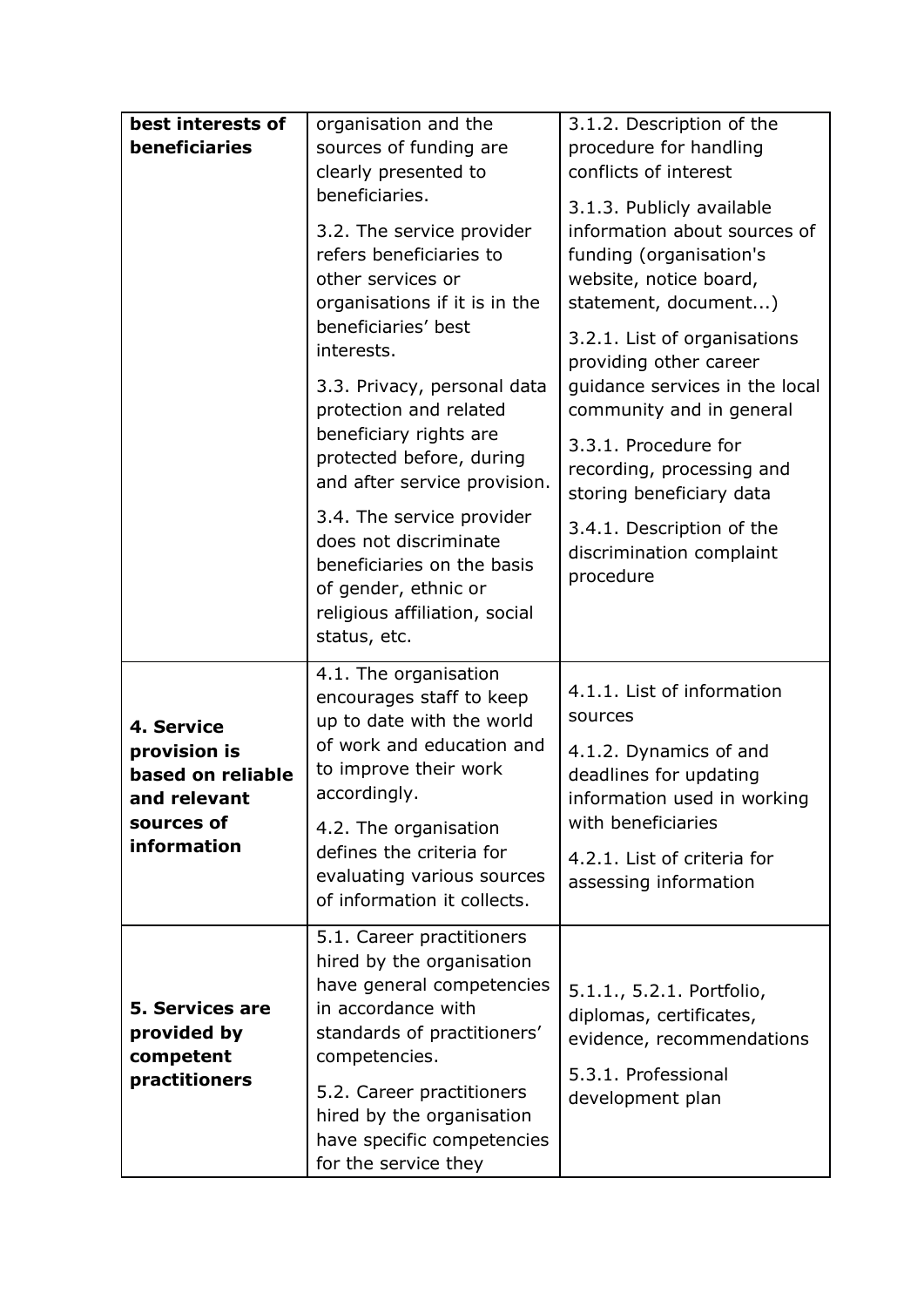|                                                                                                      | provide (career<br>counselling, information<br>provision and training for<br>career management skills)<br>in accordance with the<br>standards of practitioners'<br>competencies.<br>5.3. Career practitioners<br>hired by the organisation<br>continuously improve their<br>competences in the field of<br>career guidance and<br>counselling. |                                                                                                                                                                          |
|------------------------------------------------------------------------------------------------------|------------------------------------------------------------------------------------------------------------------------------------------------------------------------------------------------------------------------------------------------------------------------------------------------------------------------------------------------|--------------------------------------------------------------------------------------------------------------------------------------------------------------------------|
| 6. Suitable<br>material and<br>technical<br>conditions for<br>individual<br>services are<br>provided | 6.1. The provider is<br>granted the right to use a<br>designated space during<br>the provision of services*.                                                                                                                                                                                                                                   | 6.1.1. Confirmation of or<br>agreement on the right to<br>use the space, or proof of<br>ownership                                                                        |
|                                                                                                      | 6.2. The space in which<br>the service is provided has<br>appropriate conditions in<br>accordance with health<br>and safety measures.                                                                                                                                                                                                          | 6.2.1. Hygienic and technical<br>standards (natural lighting<br>and ventilation,<br>soundproofing, heating and<br>cooling, water supply,<br>electrical installations, IT |
|                                                                                                      | 6.3. Space for staff and<br>beneficiaries is separated<br>and tailored to the services                                                                                                                                                                                                                                                         | installations and fire<br>protection equipment)                                                                                                                          |
|                                                                                                      | being provided. Space for<br>individual work (career<br>education and counselling)<br>is completely separated so<br>as to enable confidential<br>and unhindered                                                                                                                                                                                | 6.3.1. Desks/tables, chairs,<br>telephone, storage cabinets<br>to lock material and<br>documentation, computer(s)<br>with internet access, printer,<br>scanner, etc.     |
|                                                                                                      | communication between<br>counsellors and<br>beneficiaries.                                                                                                                                                                                                                                                                                     | 6.3.2. Separate and/or<br>custom space (with sound<br>insulation and equipment)                                                                                          |
|                                                                                                      | 6.4. The quantity of<br>technical and other<br>equipment fits the number<br>of staff.                                                                                                                                                                                                                                                          | for individual work<br>6.4.1. Office supplies<br>necessary for work                                                                                                      |
|                                                                                                      | 6.5. The beneficiary is<br>provided with all work<br>materials and equipment                                                                                                                                                                                                                                                                   | 6.5.1. Equipment that<br>enables the implementation<br>of the prescribed programme<br>(table(s) and chairs                                                               |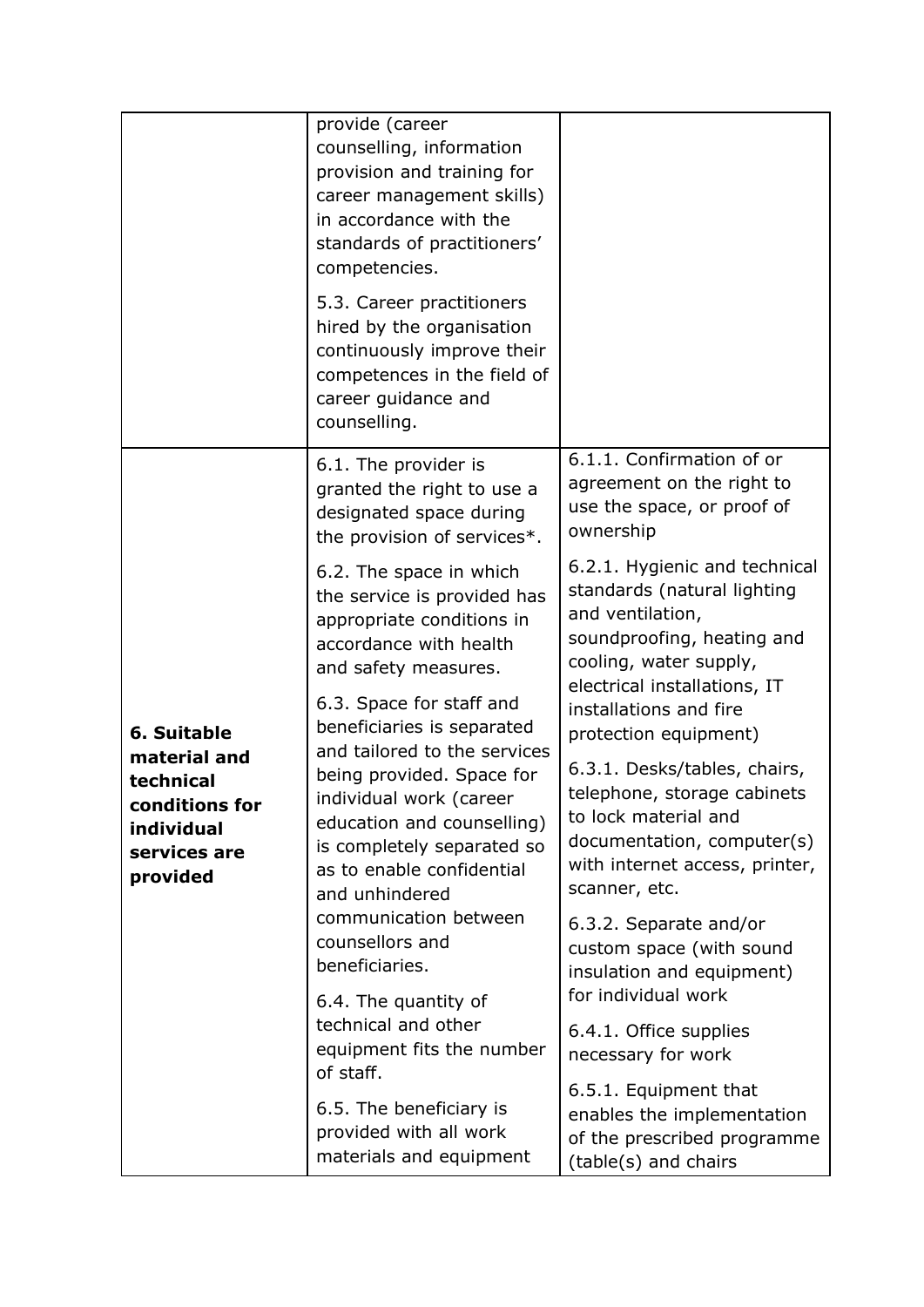| in accordance with the<br>service being provided.<br>* Organisations providing<br>online services have online<br>space (leased<br>domain/server)<br>appropriate for the scope<br>of service provision | corresponding to the number<br>of participants, computers,<br>projector and screen,<br>flipchart, supplies that<br>correspond to the number of<br>participants - paper, pens,<br>markers, etc.) |
|-------------------------------------------------------------------------------------------------------------------------------------------------------------------------------------------------------|-------------------------------------------------------------------------------------------------------------------------------------------------------------------------------------------------|
|-------------------------------------------------------------------------------------------------------------------------------------------------------------------------------------------------------|-------------------------------------------------------------------------------------------------------------------------------------------------------------------------------------------------|

# **Standards of programme**

| <b>Standards</b>                                                                                | <b>Indicators</b>                                                                                                                                                       |
|-------------------------------------------------------------------------------------------------|-------------------------------------------------------------------------------------------------------------------------------------------------------------------------|
|                                                                                                 | 1.1. The objective is clearly defined.                                                                                                                                  |
| 1. The objective of the<br>programme is to develop<br><b>CAREER MANAGEMENT</b><br><b>SKILLS</b> | 1.2. The objective is relevant to the<br>development of competencies of the target<br>group for which it is intended.<br>1.3. The objective is in line with the defined |
|                                                                                                 | standards of CAREER MANAGEMENT SKILLS.                                                                                                                                  |
|                                                                                                 | 2.1. The expected outcomes of the<br>programme and individual services are clear.                                                                                       |
| 2. Expected programme<br>outcomes are based on the<br>standards of CAREER                       | 2.2. The expected outcomes of the service<br>are realistic (achievable for the relevant<br>target group).                                                               |
| <b>MANAGEMENT SKILLS</b>                                                                        | 2.3. The expected outcomes of the service<br>are aligned with the standards of CAREER<br><b>MANAGEMENT SKILLS.</b>                                                      |
|                                                                                                 | 3.1. The target group is specified.                                                                                                                                     |
| 3. The programme is based<br>on the needs of the target<br>group                                | 3.2. The way in which the needs of the target<br>group were examined is described and<br>explained.                                                                     |
|                                                                                                 | 3.3. Relevant needs of the target group are<br>defined.                                                                                                                 |
| 4. The topics/content of the<br>programme are relevant to                                       | 4.1. The topics/content are precisely defined<br>for each service.                                                                                                      |
| the set objectives and<br>outcomes                                                              | 4.2. Selected topics/content can lead to the<br>achievement of the defined outcomes.                                                                                    |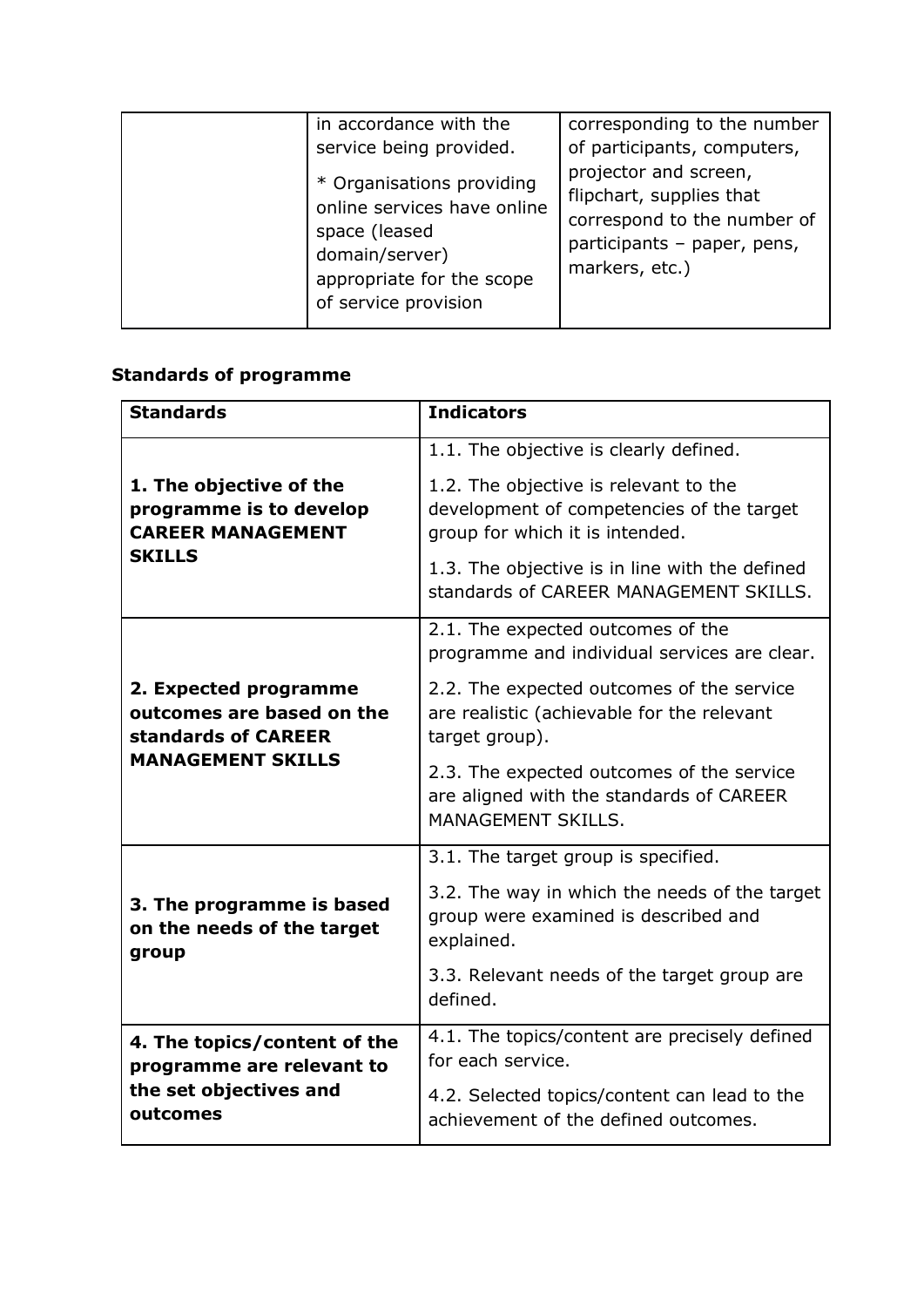|                                                                                                     | 5.1. Planned activities, methods and<br>techniques are diverse.                                                                                                                          |
|-----------------------------------------------------------------------------------------------------|------------------------------------------------------------------------------------------------------------------------------------------------------------------------------------------|
| 5. Programme<br>activities/methods lead to                                                          | 5.2. Activities, methods and techniques are<br>aligned with the defined objectives of the<br>service.                                                                                    |
| expected outcomes                                                                                   | 5.3. Activities, methods and techniques are<br>relevant to the development of the intended<br>competencies/learning outcomes of a given<br>target group.                                 |
| 6. The planned duration of<br>the programme is optimal<br>for achieving the outcomes                | 6.1. The duration of each service is defined.<br>6.2. The time allocated for each activity<br>enables the achievement of expected<br>outcomes.                                           |
| 7. There is a methodology<br>for monitoring the<br>implementation of the<br>process and its effects | 7.1. Beneficiaries assess the quality of<br>service in a defined way.<br>7.2. The method of monitoring the<br>implementation of programmes and services<br>(self-evaluation) is defined. |
|                                                                                                     | 7.3. There is a clearly defined way of<br>measuring the effects.                                                                                                                         |

#### **8. EXPLANATION OF KEY TERMS**

**Activity** – implementation of a service offered by an organisation; a description of actions that lead to outcomes in CAREER MANAGEMENT SKILLS under the service; a mandatory element of a career guidance and counselling programme aligned with the needs of its beneficiaries.

**Career management skills** – competencies that help an individual identify their existing skills, establish learning and development goals on personal and professional levels, and take action to advance their careers. The development of career management skills presupposes an active role of individuals in the continuous collection, analysis and organisation of information about themselves, educational and career opportunities, and a responsible approach to decisionmaking and career management in transitional periods and unexpected changes.

**Evidence** – information that supports a finding or a conclusion. The evidence should be exhaustive, reliable and relevant. This information should provide organisations, CGC practitioners, beneficiaries and external evaluators with an insight into the quality of the service and programme. It enables individuals to assess the level of their own competencies and are an integral part of their career development portfolios.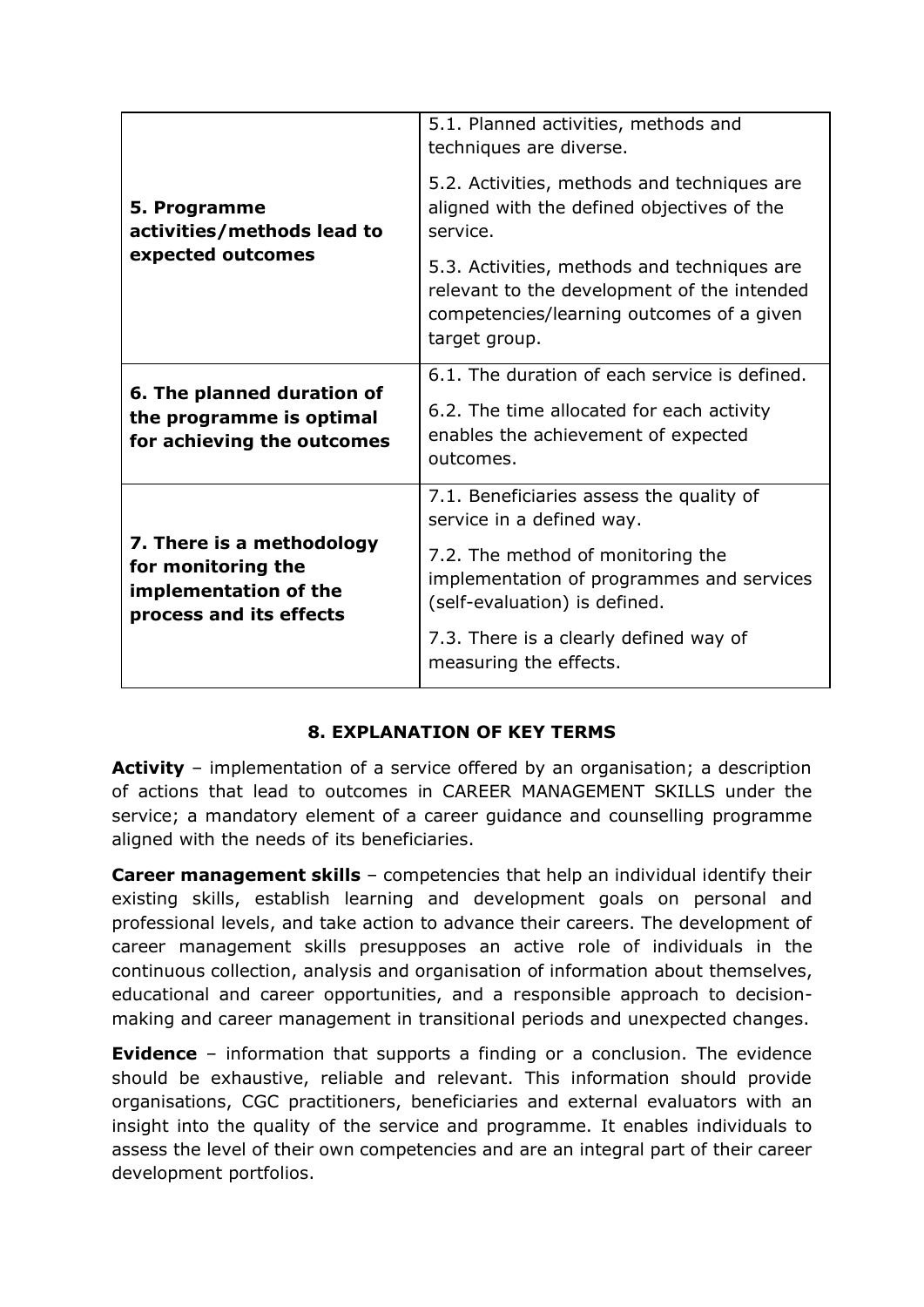**Decision-making** – choosing a specific career option that results from a logical series of steps (identifying, analysing and evaluating opportunities, constructively considering possible consequences and effects, argumentation, rational and responsible decision-making) through which individuals identify and relate their own goals and labour market needs.

**Source of information** – the origin of information on educational and career opportunities. Resources from which individuals, organisations or CGC practitioners extract information (current, reliable, and relevant) about educational and career opportunities. Sources can be electronic databases, websites of various institutions, organisations, individuals, printed, video and audio materials (e.g. newspapers, brochures, television and radio shows, publications, leaflets), CGC experts and individuals (representatives of different professions, peers, colleagues...).

**Indicator** – a quantitative or a qualitative index that provides a simple and reliable measure of achievement and expected outcomes resulting from the provision and use of career guidance and counselling services. It refers to the requirements and conditions that organisations must meet concerning programmes, practitioner competencies and career guidance and counselling services, and the outcomes (knowledge, skills and attitudes) that beneficiaries need to achieve.

**Outcome** – the effect of a particular career guidance and counselling service, that is, the achieved result with respect to the development of an individual's competencies (knowledge, skills and attitudes).

**Characteristics of an individual** – the most general categories (knowledge, skills, attitudes and abilities, values, interests, personality traits and learning styles) that describe an individual in different education, training and work situations. In the context of acquiring career management skills, it is important for an individual to know their characteristics, to be able to understand, present and use them as a stimulus for further development.

**Career practitioners** – competent providers of career guidance and counselling activities, with different qualifications, in different sectors (education, employment, industry, youth policies), working with individuals or groups of different ages, helping them to manage learning and work processes, career change and other aspects of personal development.

**Career development** – a lifelong process of managing learning, work, leisure time and career change in order to progress towards chosen objectives.

**Career guidance and counselling** – a process, services and activities aimed at supporting an individual of any age and at any point in their life to make decisions regarding their education, training and occupation and to manage their career.

**Provision of career information** – the process of informing individuals about educational and career opportunities. It is realised directly (in person) or indirectly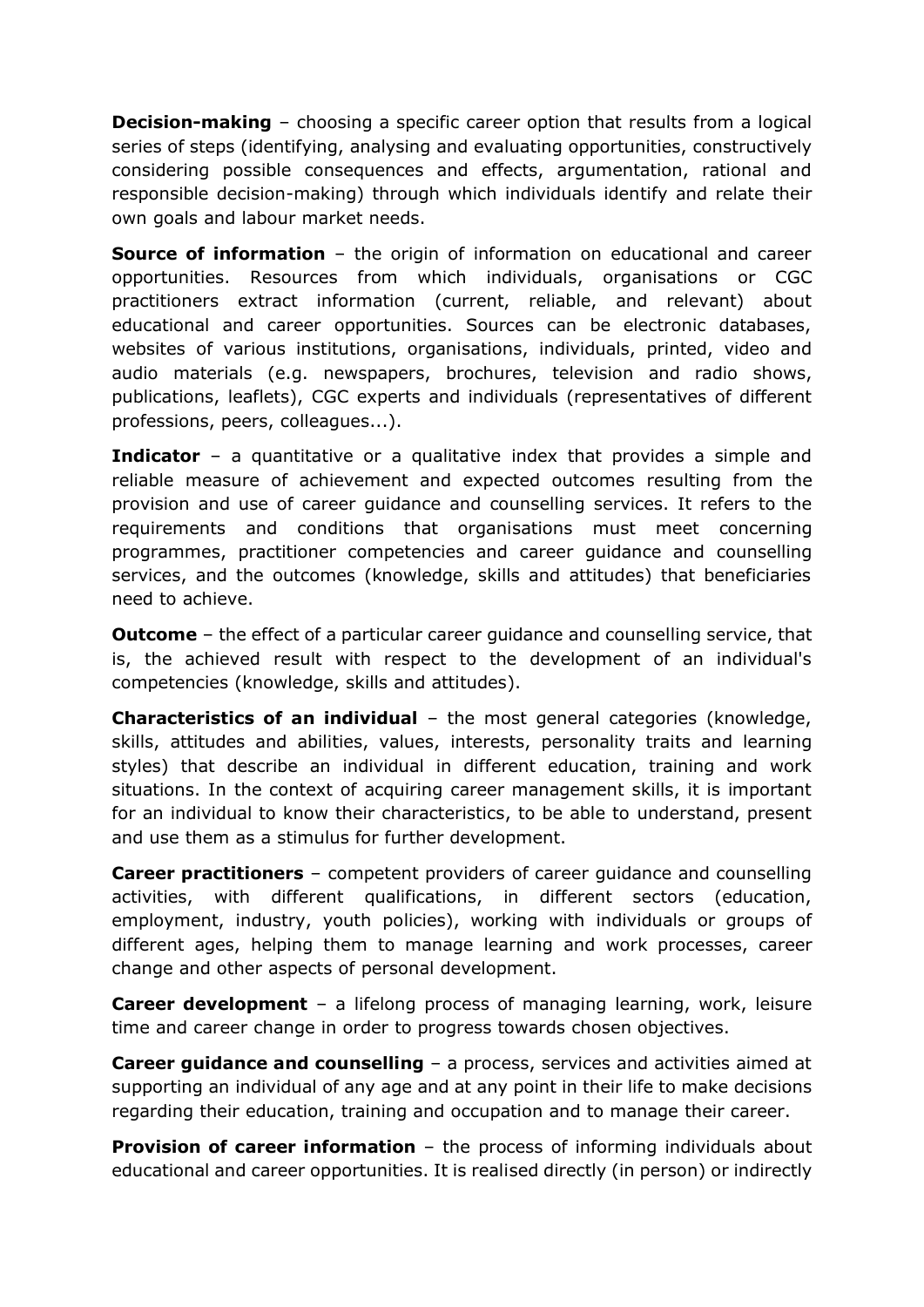(through printed and electronic media). It may include information necessary for the planning, achievement and maintenance of employment and other forms of working engagement or continuing education (e.g. information on occupations, necessary competencies and qualifications, state and trends in the labour market, employment prospects, job and training opportunities, accredited educational institutions and training programmes, skills needed for career development, etc.).

**Career counselling** – a process aimed at supporting an individual in discovering and understanding their own characteristics, considering educational and career opportunities, making decisions and planning their career. Through this process, an individual is empowered to independently and effectively manage their career in transitional periods and changing work and educational environments. This may be done through individual or group work. Traditionally, career counselling involved personal contact between counsellors and beneficiaries, while the development of ICT enabled online counselling too.

**Qualification** – formal recognition of acquired competencies. An individual acquires a qualification when the responsible authority determines that he or she has achieved learning outcomes to a certain level and according to a given standard of qualification, which is confirmed by an official document (diploma or certificate).

**An individual's cognitive and emotional capacities** – internal resources that an individual develops and uses for career changes. Attention management, developed strategies for coping with stress, self-regulation of emotions and motivation are some of the capacities that can be activated in situations of unexpected change and transitional periods.

**Competency** – an integrated set of knowledge, skills, abilities and attitudes that enables an individual to act effectively in accordance with standards of qualification.

**Unexpected changes** – sudden events in an individual's private and/or working environment that affect their further education, training or work. This type of career change is different from change in transition periods because it requires a rapid response to a new situation (illness, job loss, relocation...).

**Career education** – education that is delivered through programmes, activities and learning experiences and is designed to foster career development of individuals. It can be formal or informal, with an aim to develop career management skills.

**Educational and career opportunities** – Formal, non-formal and informal education, learning, training and work available to individuals.

**Organisations** – various institutions, associations, offices, agencies, centres or companies providing career guidance and counselling services. They also include organisations that, through the accreditation process, have acquired the status of a publicly recognised provider of adult education activities.